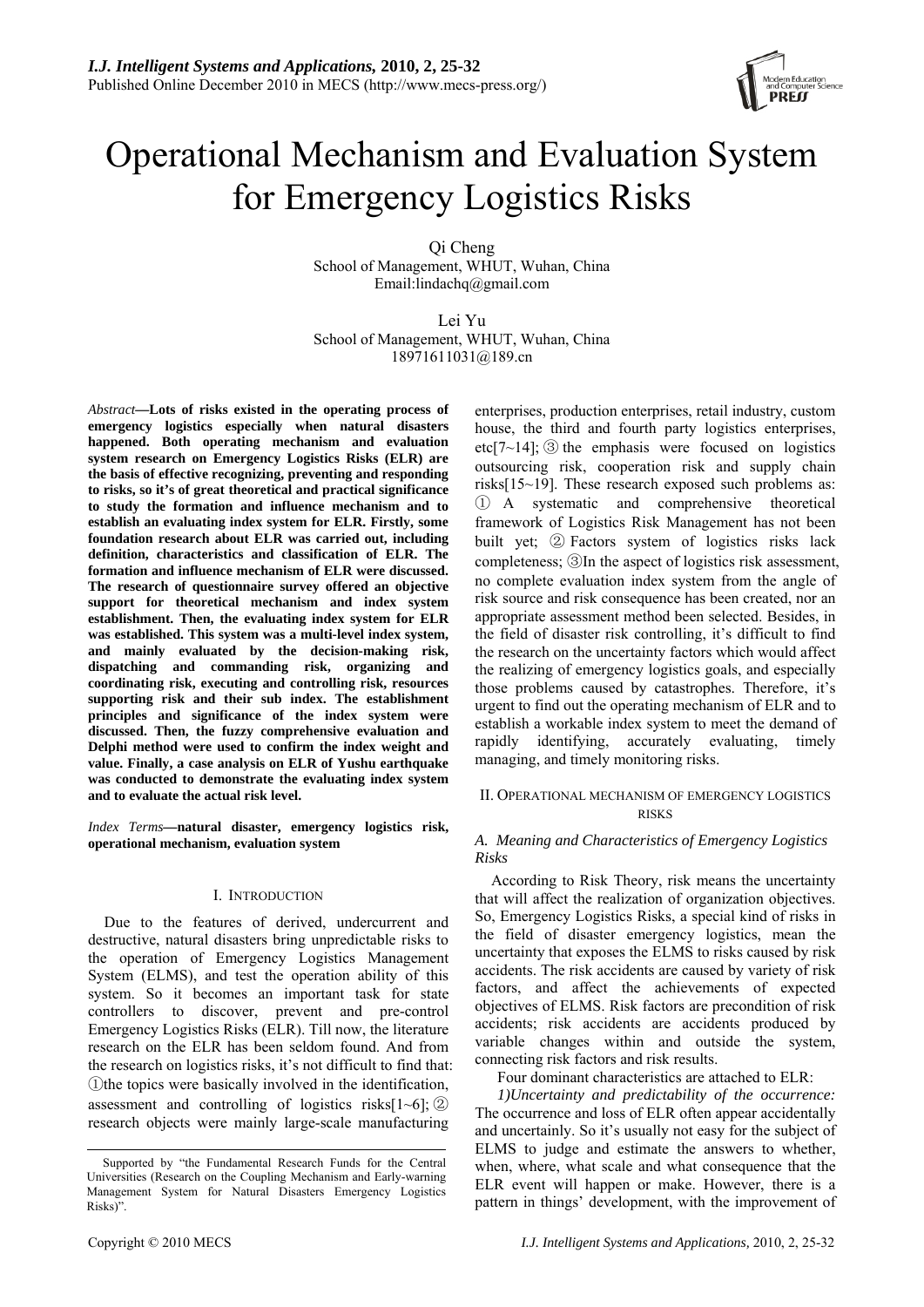people's technology and knowledge, the pattern of ELR can be mastered, too. With some advanced techniques and more knowledge or data, the frequency and scope of ELR will be predicted to some extent.

*2)Timeliness and variability of the occurrence and existence:* ELR usually happened all of a sudden, difficult to identify and kept a rapid pace of change, so we demand a real-time monitoring, a high speed responding and a perfect accuracy of disposing. ELR's variability is reflected in both quality and quantity, the decrease in extent of losses caused by the risk is quantitative, while the new risk caused by the old ones is qualitative.

*3)Elusiveness and correlation of the existence:* Some kinds of ELR are very secluded and difficult to identify, while some kinds occur and develop by leaps and bounds with a short life cycle. Then, it's very difficult to control the risk once noticed. On the other hand, in the emergency state of disaster, with a complex and ambiguous relationship, the ELR may exist in one or several levels and links of the Emergency Logistics.

*4)Controllability of the factors:* Risk factors' accumulation and certain conditions are needed in ELR's occurrence. If the accumulation and necessary conditions can be controlled, the risks' occurrence will be stopped. If some measures can be taken to change the conditions of risks' occurrence, the risks may be resolved by transformation, even be defused.

# *B. Causes and Categories of Emergency Logistics Risks*

A few researches were found about the classification, but Zhou Yu [20] thought that ELR consisted of emergency materials risk, emergency logistics (EL) institution risk, EL transport system risk and EL information risk; Zhao Yong [21] held the view that ELR was made up of technical risk, environment risk, management risk and operation risk.

To reveal the logical relations of factors that causing ELR, this paper firstly divided the ELR into five types, namely, decision-making risk, dispatching and commanding risk, organizing and coordinating risk, executing and controlling risk, resources supporting risk. Besides, according to the value chain theory, the process of emergency logistics can be regarded as the value added process of emergency rescuing supplies, including time efficiency, space efficiency, staff efficiency and supply efficiency are added to the rescuing supplies, in which the supply efficiency is made up of rescuing supplies efficiency and equipment efficiency. ELR will affect the play of these efficiencies. The categories of ELR and their contributing factors, as well as the aspects in which ELR will affect the supply value are summarized in table 1.

## Among them:

*1) Decision-making risk:* is the possibility of the defective early-warning system or the decision-makers' lack of quality and management skills that will lead to decision-making errors. Decision-makers risk, specific plans lacking risk, experts selecting risk and earlywarning system risk contribute to decision-making risk, which will affect the entire process through the effects on time efficiency, space efficiency, staff efficiency and

supply efficiency. As a result, measures should be taken to overcome it at first.

*2) Dispatching and commanding risk*: is the possibility of the defective management system, scattered distribution of areas and the lack of resources that will lead to the low efficiency of Emergency Logistics. Victims' distribution risk, emergency transport capacity risk, scheduling risk and commanding risk contribute to dispatching and commanding risk, which is an important factor that has effects on the time efficiency, space efficiency and staff efficiency.

CATEGORIES AND CAUSES OF EMERGENCY LOGISTICS RISKS

| Categories                           | Causes                                                                                                                                                                                  | Value effects                                                       |  |
|--------------------------------------|-----------------------------------------------------------------------------------------------------------------------------------------------------------------------------------------|---------------------------------------------------------------------|--|
|                                      | Decision-makers risk,<br>Decision-making plans lacking risk, experts selecting plans that all plans lacking risk, experts selecting Staff efficiency<br>risk, early-warning system risk | Time efficiency<br>specific <sup>1</sup> mix -<br>Supply efficiency |  |
| Dispatching $\&$<br>commanding risk  | Victims'<br>distribution<br>emergency transport capacity risk, Space efficiency<br>scheduling risk, commanding risk Staff efficiency                                                    | risk, Time efficiency                                               |  |
| Organizing $\&$<br>coordinating risk | Administration risk, military-local<br>cooperation risk, regional supportStaff efficiency<br>risk, national mobilization risk                                                           |                                                                     |  |
| Executing $&$<br>controlling risk    | Personnel status risk, personnel Time efficiency<br>behaviors risk, personnel ability supply efficiency<br>risk                                                                         |                                                                     |  |
| Resources<br>supporting risk         | Environment influence and threat,<br>availability of<br>transportation<br>network<br>risk.<br>Supplies risk, conveyance<br>funds risk, communication<br>risk<br>etc.                    | Supply efficiency                                                   |  |

*3) Organizing and coordinating risk*: is the possibility of divergences in cooperation. Administration risk, military-local cooperation risk, regional support risk and national mobilization risk contribute to organizing and coordinating risk, which is the key factor that affects staff efficiency.

*4) Executing and controlling risk*: is the possibility of the instruction's executing error, processes' controlling failure and staff's bad state or behaviors that lead to the difference between the plan and result. Personnel status risk, personnel behaviors risk and personnel ability risk contribute to executing and controlling risk, which is a main factor that affects supply efficiency and time efficiency.

*5) Resources supporting risk*: is the possibility of the secondary disaster and environment damage caused by the disasters that result in the damage of logistics facilities, equipment and supplies. Resources supporting risk can be divided into two parts which affect the supply efficiency. Environment influence and threat as well as risk of transportation network availability contribute to one part, while emergency supplies risk, conveyance risk, emergency funds risk, communication and information risk contribute to the other part.

# *C.Influence Mechanism of Emergency Logistics Risks*

Decision-making risk is the primary factor of ELR that has effects on the entire emergency logistics process. Take the procurement delays for example, the decision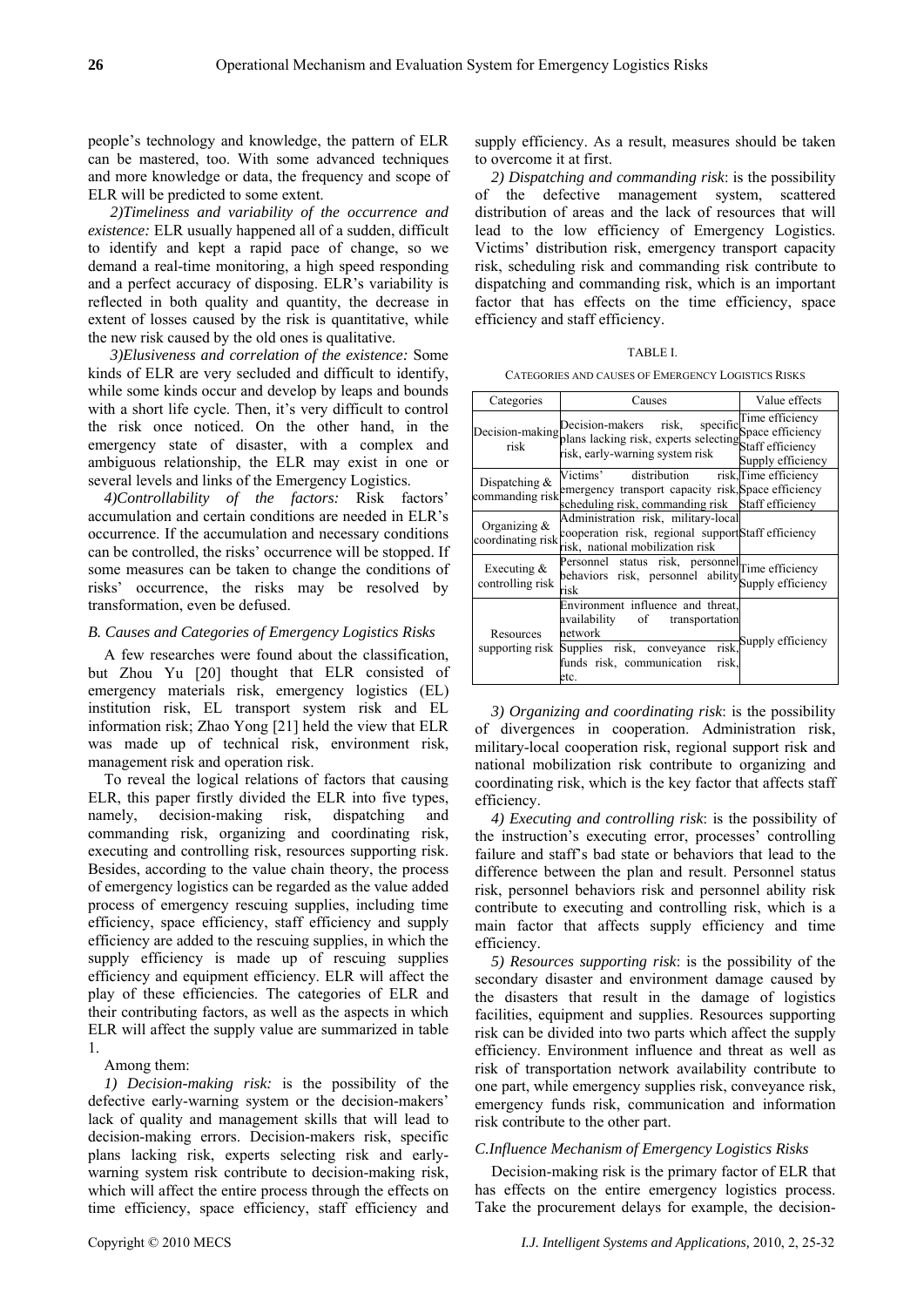makers' error in the judgment of purchasing time may not only lead to the effects on timeliness of getting supplies caused by the decline of time efficiency, but also result in some additional work to make up the loss caused by time delays. Similarly, decision-making risk may also lead to some other risk events such as lack of distribution, lack of specific plans and unreasonable distribution of nodes, which then result in the consequences including the supplies' arrival delays, quantity lacks and category errors.

Dispatching and commanding risk affects all aspects of emergency logistics through the staff dispatching errors, transportation and distribution delays, then logistic works fall into chaos with low efficiency. Take the staff dispatching errors for example, once the overworked staff is still arranged to work overtime in the front line, the science and rationality of instructions or dispatching and commanding plans are sure to be affected, even some commanding mistakes would be made, leading to serious effects on emergency logistics' effectiveness, efficiency and normal operation. Similarly, the traffic block caused by dispatching and commanding risk may also lead to supplies' arrival delays, etc.

Organizing and coordinating risk affects the time efficiency of emergency logistics by reducing the efficiency of human resources. Disaster emergency logistics are teamwork with several subjects, including fire officers, medical teams, logistics companies and volunteers. Once organizing and coordinating risks break out, subjects' works will be restricted by each other, affecting not only the whole effectiveness, but also the independent work, leading to the result that the corporate effectiveness is than the sum of independent ones. In the case of fire officers and logistics companies' cooperation, fire officers are responsible for repairing the broken transportation, while the logistics companies transport the related supplies for supporting. Once an organizing and coordinating error comes out, logistics companies' transportation delays will lead to the lag of fire officers' repairing works, which affect other transportations in return, causing disorders.

Executing and controlling risk's outbreak will not only affect EL's normal operation, but also lead emergency logistics to get out of the planning track, resulting in more risk accidents. For example, in the procurement chaos after disasters, lax execution and control would lead to the accidents of procuring staff's shoddy or supply lacks, resulting in the consequence that the supplies cannot meet victims' requirements.

Resources supporting risk affects rescuing supplies, logistics equipment, logistics channels and network, leading to quality, quantity and timeliness problems. The resources supporting risk's outbreak will mainly cause some risk accidents such as transportation channels' destroy, transportation equipment, communication tools and rescuing supplies' damage. Take the communication tool's damage for example, the lag of information transmission have direct effects on other management works such as organization & coordination and dispatching & command, caused the delays of procurement and distribution, leading to effects on the timeliness of supplies gaining in disaster area.

Influence mechanism of the risks can be demonstrated as Fig. 1:



Figure1. Influence mechanism Emergency Logistics Risks

# *D.Questionnaire Survey*

In order to further understand the operational mechanism of ELR and to identify key risk factors, and to better prevent ELR, Methods An anonymous questionnaire was conducted among 120 scholars home  $75.0\%(90)$  sample return and an effective rate of 96 .7%(87). and abroad in the logistics field which resulted in

judgments. Respondents scored for the possibility of risk ev ents (as Fig. 2~7) and the severity of events *1) Possibility and severity of Emergency logistics risks:*  Equation (1) indicates the connotation of risk. According to this equation and using the Likert Scale (each item adopted the 5-degree scoring), we chose 26 possible risk events, and invited the respondents to give their consequence (as Fig.8).

 $Risk = probability of event * event consequence 1)$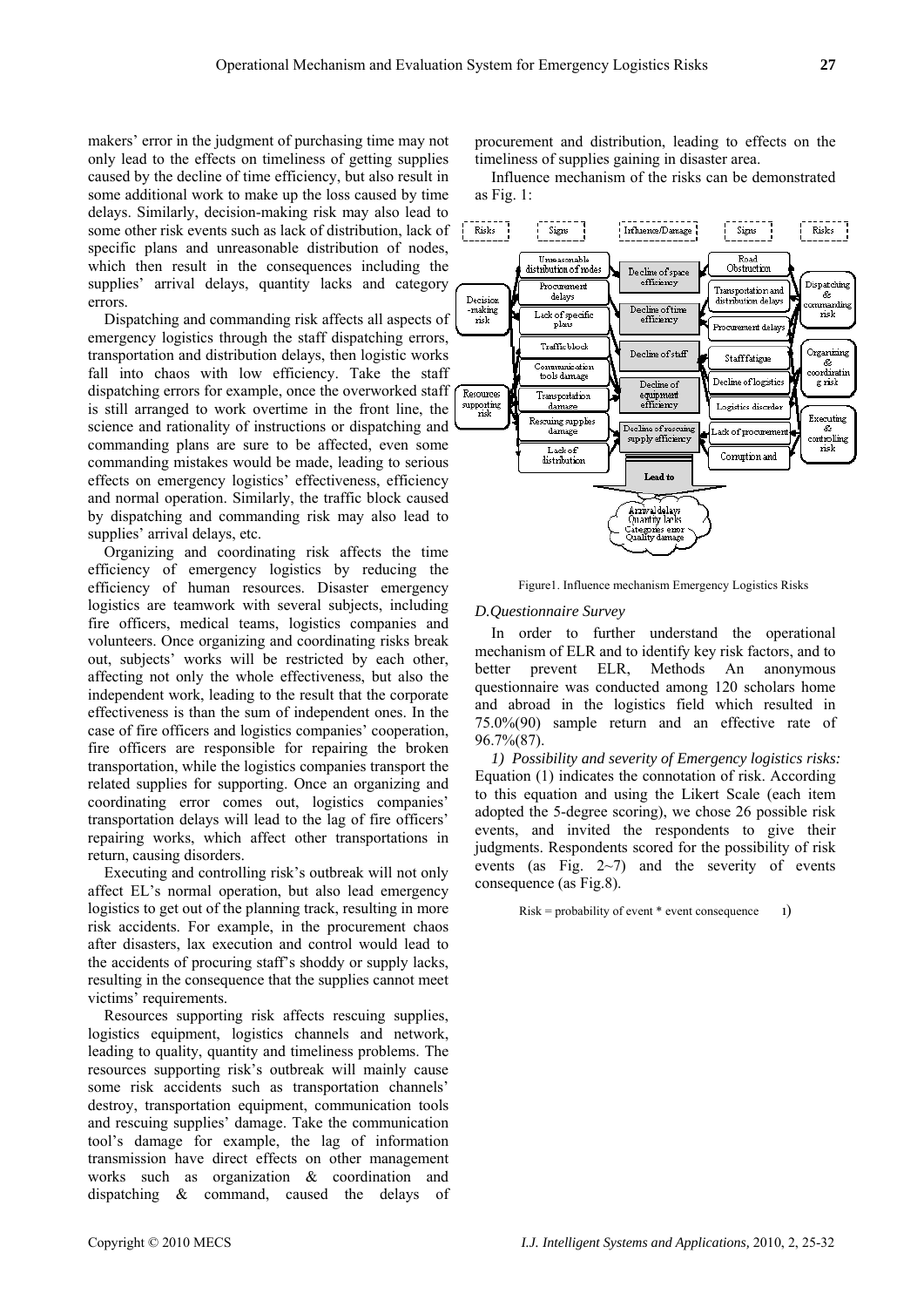

Figure 2. Possibility of emergency logistics risk events





Notes: OCE, abbreviation for organizing & coordinating errors

## Figure 4. Possibility of organizing & coordinating risk



Notes: UDC, abbreviation for unreasonable dispatching and command

Figure 5. Possibility of organizing & coordinating risk



Figure 6. Possibility of executing & controlling risk



Figure 7. Possibility of dispatching & commanding risk



Figure 8. Severity of typical risk consequences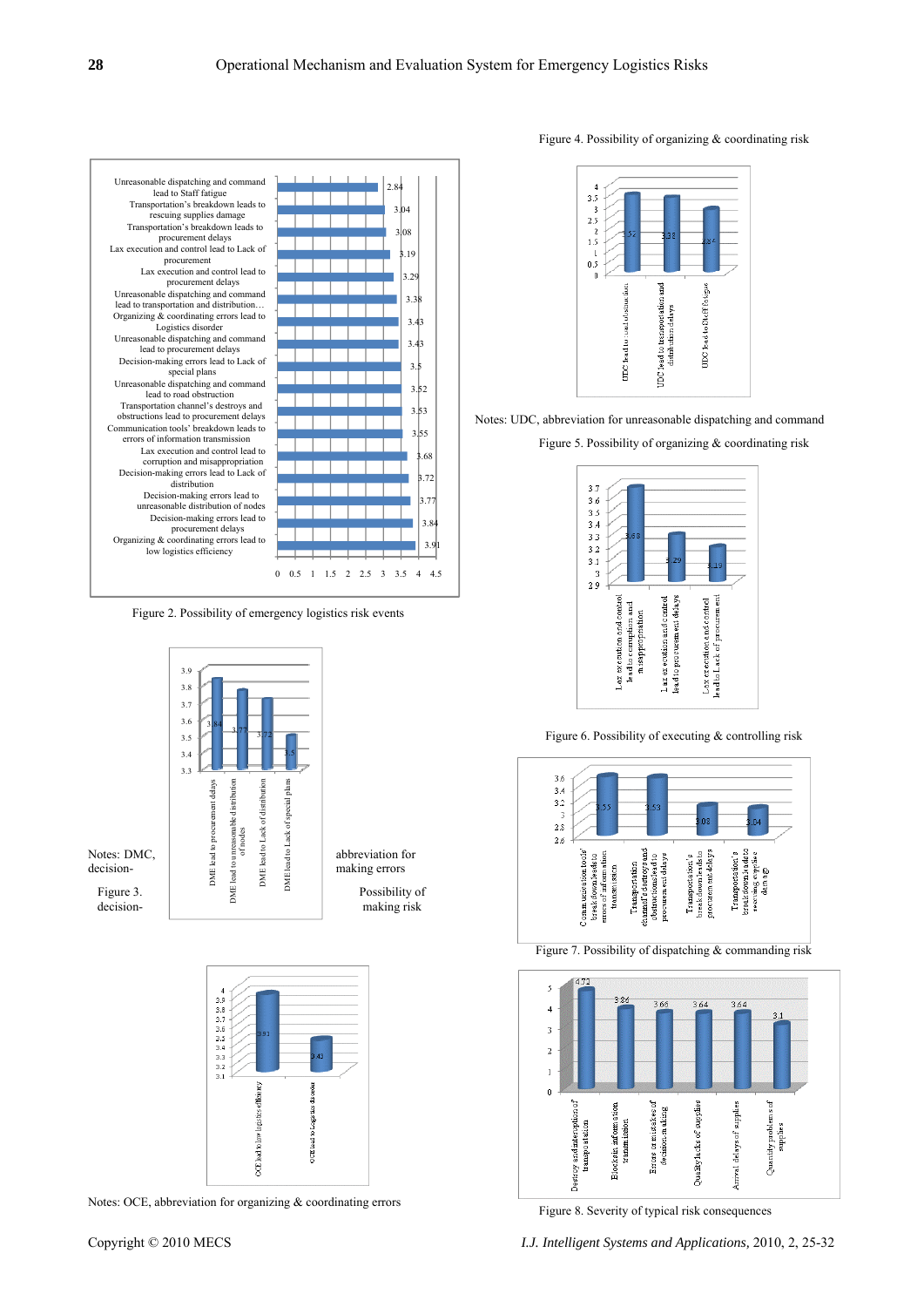It's easy to find out:

Firstly, from the perspective of overall five risks, we can find that the respondents generally thought decisionmaking's outbreak of greatest possibility. It's less possible for dispatching & commanding risk and organizing & coordinating risk to break out.

Secondly, from the perspective of single risk accident, it's of greatest possibility for the organizing and coordinating error leading to the decline of EL efficiency, accidents of procurement delays, procurement violations, logistic nodes' unreasonable distribution caused by decision-making errors and corruption, misappropriation caused by executing & controlling failure are followed.

Finally, less possible though the accidents of EL efficiency's decline caused by the destroy of transportation channels and communication tools are regarded, due to the serious consequence they would lead to, this two risk accidents should be prevented strictly, too.

*2) Key factors of Emergency Logistics Risks*: Risk factors were summarized into 26 ones in the questionnaire, respondents scored for the key degree of each one (The scores were converted into hundred mark system in the statistics). Results show that the degree of transportation's damage and disruption, reliability of EL dispatching and commanding, rationality of rescuing repositories' distribution and timeliness of government's Emergency response are the most key factors; a complete and reliable EL specific plan, the disaster's complexity, size of disaster area, quantity of victims, the participation of military logistics force and special EL management agencies are followed. The convey results are shown in table 2 below:

#### TABLE II.

KEY DEGREE OF RISK FACTORS

|     | <b>Risk factors</b>                                                                           | <b>Key degree</b> |
|-----|-----------------------------------------------------------------------------------------------|-------------------|
| 1)  | Degree of transportation's damage and disruption                                              | 96.6              |
| 2)  | Reliability of EL dispatching and commanding                                                  | 94.8              |
| 3)  | Rationality of rescuing repositories' distribution                                            | 93.1              |
| 4)  | Timeliness of government's Emergency response                                                 | 93.1              |
| 5)  | A complete and reliable EL specific plan                                                      | 91.4              |
| 6)  | Participation of military logistics force                                                     | 89.7              |
| 7)  | Size of disaster area                                                                         | 89.7              |
| 8)  | The disaster's complexity                                                                     | 89.7              |
| 9)  | Quantity of victims                                                                           | 87.9              |
| 10) | Special EL management agencies                                                                | 87.9              |
| 11) | Rationality of EL center's location and function                                              | 86.2              |
| 12) | Completeness of EL laws and regulations                                                       | 86.2              |
| 13) | The disaster's destruction                                                                    | 86.2              |
| 14) | Shortage of emergency supplies                                                                | 86.2              |
| 15) | Reliability(accuracy, openness and timeliness) of<br>materials' supply and demand information | 86.2              |
| 16) | Rationality of transport choice                                                               | 86.2              |
| 17) | Reliability of rescuing supplies provider                                                     | 84.5              |
| 18) | Effects of Logistics industry organizations                                                   | 84.5              |

| 19)  | The normal operation of logistic equipment              | 84.5 |
|------|---------------------------------------------------------|------|
| (20) | Physical state of the relevant staff                    | 84.5 |
| 21   | Effects of secondary disaster's destruction             | 84.4 |
| (22) | Authority of government emergency<br>response<br>agency | 84.4 |
| (23) | Reliability of community donations                      | 75.8 |
| 24)  | Choice of experts                                       | 75.6 |
| 25)  | Insurance products established specially for EL         | 74.1 |
| 26   | Participation of social logistic enterprise             | 73.2 |

#### Ⅲ. CONSTRUCTION OF EVALUATING INDEX SYSTEM

# *A.Construction Significance of Evaluating Index System*

Risks are potential threats to ELMS, testing ELMS's operational capabilities. So, it's necessary to monitor, identify, analyze, and control risk factors before risk accumulation degree would badly affect ELMS. The establishment of evaluating index system for ELR could acquaint state controllers with potential risks, and confirm doable approaches to decrease risk rate according to actual index value. All these efforts aim to help ELMS run and develop in a safer and steadier way.

## *B.Construction Principles of Evaluating Index System*

The evaluation on ELR is to identify an individual or several key factors of ELR on the information collected, thus to provide a scientific decision and management basis, and to meet the emergency supplies' demand of disaster-stricken areas in the shortest time. Therefore, in the evaluation process, the following principles should be paid attention to:

*1)Scientific and objective:* The assessment should be consistent with objective reality, which can reflect the degree of ELR wholly and truly, and can ensure results accurate.

*2)Comprehensive and representative:* All the key factors constituting ELR and thire relationship should be considered. The index should be concise, representative, without missing.

*3)Practicable and Measurable:* The system should have a clear logic, distinct levels to make sure that the evaluation value can be acquired accurately and quickly, and each indicator in the system is applicative to quantitative analysis.

*4)Relevant and dynamic*: A variety of internal relations in the practical management work should be reflected, as well as the risks' dynamic characteristic.

# *C.Framework of Evaluation Index System*

Based on above formation research on ELR and establishing principles, the framework of evaluating index system for ELR could be confirmed by the method of Delphi (see Tab. 2). Considering risk probability and loss represented by various indicators, the method of Priority Sequence Table was used to screen indicators, and finally, the evaluating index system was confirm, as table 2 describes, including target layer, factor layer and index layer, a total of 23 indexes.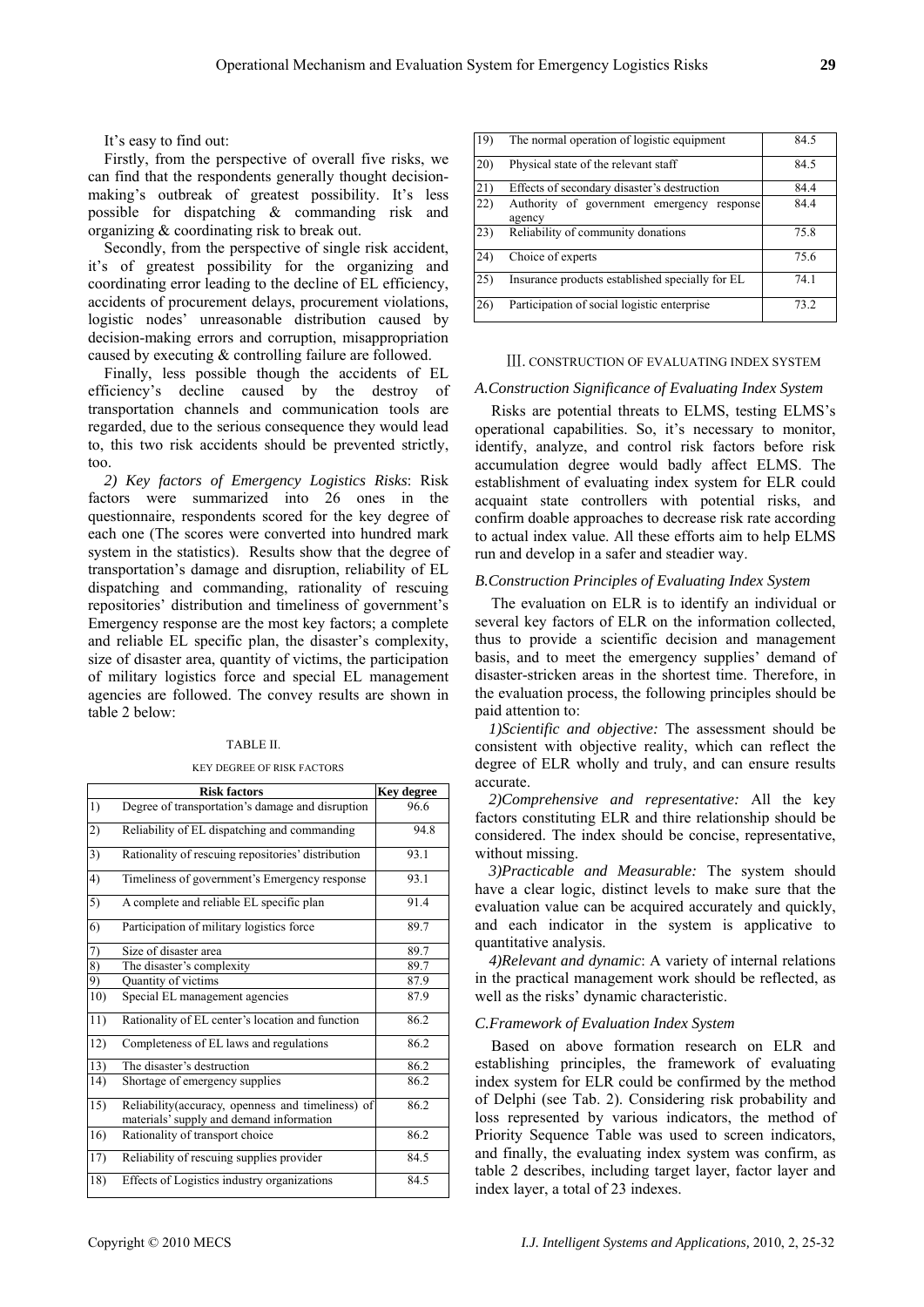TABLE III.

FRAMEWORK OF EVALUATING INDEX SYSTEM

|                  | Target layer   Factor layer                             | <b>Index layer</b>                                               |  |  |
|------------------|---------------------------------------------------------|------------------------------------------------------------------|--|--|
|                  |                                                         | Decision-makers' poor experience and<br>limited ability $R_{11}$ |  |  |
|                  |                                                         | Lack of specific emergency logistics                             |  |  |
|                  | Decision-<br>making<br>risk R1                          | plans $R_{12}$                                                   |  |  |
|                  |                                                         | Experts with poor authoritative influence                        |  |  |
|                  |                                                         | $R_{13}$                                                         |  |  |
|                  |                                                         | Forewarning Information lacking high<br>accuracy $R_{14}$        |  |  |
|                  | Dispatching<br>and<br>commanding<br>risk R <sub>2</sub> | Scattered distribution of disaster area $R_{21}$                 |  |  |
|                  |                                                         | Lack of emergency transport capacity $R_{22}$                    |  |  |
|                  |                                                         | Unscientific scheduling schemes $R_{23}$                         |  |  |
|                  |                                                         | Improper scheduling arrangements R <sub>24</sub>                 |  |  |
|                  |                                                         | Multiple-headed commanding $R_{25}$                              |  |  |
|                  | Organizing<br>and<br>coordinating<br>risk $R_3$         | Unreasonably established administration                          |  |  |
| Evaluating       |                                                         | $R_{31}$                                                         |  |  |
| Index<br>System  |                                                         | Poor communication between military<br>and civilian $R_{32}$     |  |  |
|                  |                                                         | Difficulties in cross-regional deployment                        |  |  |
| Of<br><b>ELR</b> |                                                         | $R_{33}$                                                         |  |  |
| R                |                                                         | Inadequate national mobilization<br>$R_{34}$                     |  |  |
|                  | Executing and<br>controlling<br>risk R <sub>4</sub>     | Command to lose efficacy $R_{41}$<br>Slow action $R_{42}$        |  |  |
|                  |                                                         |                                                                  |  |  |
|                  |                                                         | Fatigue operation $R_{43}$                                       |  |  |
|                  |                                                         | Irregular operation $R_{44}$                                     |  |  |
|                  | Resources<br>supporting<br>$risk R_5$                   | Continuous secondary disasters and bad<br>weather $R_{51}$       |  |  |
|                  |                                                         | Insufficient means of transport $R_{52}$                         |  |  |
|                  |                                                         | Damaged degree of transport channel                              |  |  |
|                  |                                                         | $R_{53}$                                                         |  |  |
|                  |                                                         | Shortage of emergency funds<br>and<br>materials $R_{54}$         |  |  |
|                  |                                                         | of<br>communication<br><b>Breakdown</b><br>&                     |  |  |
|                  |                                                         | information networks $R_{55}$                                    |  |  |
|                  |                                                         | Lack of specific information platform for                        |  |  |
|                  |                                                         | $EL R_{56}$                                                      |  |  |

# *D. Evaluation Mode*

According to the index system framework of ELR for natural disasters, using the method of Synthesizing Evaluation of Multiple Indexes, evaluation model for ELR was establi shed as follows:

$$
R = \sum_{i=1}^{m} R_i * W_i
$$
 (1)  

$$
R_i = \sum_{j=1}^{n} R_{ij} * W_{ij}
$$
 (2)

Among them, R represents the value of target layer indicator in this index system, used to indicate the overall risk of ELMS, the bigger the value is, indicating that the higher the risk level is.  $R_i(i=1, \ldots, 5)$  respectively are evaluation value indicating the indicators on factor layer,  $R_{ii}(i=1, \ldots, 5; i=4, 5, or 6)$  represent evaluation value of indicators on index layer.  $W_i$  and  $W_{ii}$  respectively express the weight in each corresponding layer. Detailed evaluation method sees FCE below.

## *E. Evaluation Method: Fuzzy Comprehensive Evaluation*

Fuzzy Comprehensive Evaluation (FCE) is a fuzzy mathematics-based comprehensive evaluation method, in which synthetic fuzzy relations theory is used to quantify various factors. By building a fuzzy class, it will quantify indicators that reflect the fuzzy evaluated matter. It's a combination of qualitative and quantitative evaluation method [22]. Analytical Hierarchy Process (AHP) is also a combination of qualitative and quantitative analysis method for decision-making. It decomposes a complex problem into a number of levels and factors, and then calculates weight for different program after comparison among various factors. In FCE, AHP is mainly used to determine the weights of various influencing factors. In this paper, FCE method was used to evaluate the evaluating index system of ELR, so as to achieve the early-warning and forecasting of the potential risk.

Steps of FCE are as follows:

*1) Confirm the factor set R. T*he multifactor FCE model of ELRAIS was set up as Tab.2. According to Tab.2, the factor set is expressed to 2 layers: the target level R=  $\{R_1, R_2, R_3, R_4, R_5\}$ ; the factor level R<sub>1</sub>=  $\{R_{11}, R_{22}, R_{33}, R_{4}, R_{53}\}$ ; the factor level R<sub>1</sub>=  $\{R_{11}, R_{22}, R_{33}, R_{4}, R_{53}\}$ ; the factor level R<sub>1</sub>=  $\{R_{11}, R_{22}, R_{33}, R_{4}, R_{53}\}$ ; the factor level R<sub>1</sub>=  $R_{12}$ ,  $R_{13}$ ,  $R_{14}$ };  $R_{2}$  = { $R_{21}$ ,  $R_{22}$ ,  $R_{23}$ ,  $R_{24}$ ,  $R_{25}$ }; ...  $R_{5}$  = { $R_{51}$ ,  $R_{52}$ ,  $R_{53}$ ,  $R_{54}$ ,  $R_{55}$ ,  $R_{56}$ .

*2) Confirm the appraisal set V and assign its U.* The evaluating set is a set of different evaluation results. According to the probability of risk occurring, ELR can be divided into different risk grades. This paper utilizes an evaluation of 5grades, see Tab.3.  $V = (V_1, V_2, V_3, V_4, V_5, V_6)$  $V_5$ ) = (Extremely risk, rather risk, middle risk, light risk, almost not risk). Differentiates score about grades are:  $U=(U_1, U_2, U_3, U_4, U_5) = (100, 80, 60, 40, 20).$ 

TABLE IV.

GRADES OF EMERGENCY LOGISTICS RISKS

| <b>Risk grade V</b>       | <b>Description of the probability</b><br>Value range |                          |
|---------------------------|------------------------------------------------------|--------------------------|
|                           |                                                      | of risk occurrence       |
| Extremely risk $V_1$      | $80 - 100$                                           | Extremely probably occur |
| Rather riskV <sub>2</sub> | $60 - 80$                                            | Probably occur           |
| Middle risk $V_3$         | $40 - 60$                                            | May occur                |
| Light risk $V_4$          | $20 - 40$                                            | Might occur              |
| Almost not risk $V_5$     | $0 - 20$                                             | Almost will not occur    |

*3) Confirm the weight set W of evaluating index.*  Weight is the important yardstick to reflect influence degree of every evaluating index. The paper adopted AHP to fix the weight. To give each indicator different weights, and the fuzzy weight set of each indicator is:

 $W=(W_1,W_2,W_3,W_4,W_5);W_i=(W_{i1},...,W_{ij}),\{(i,j)=(1,4),(2,4)\}$  $,5),(3,4),(4,4),(5,6)$ ;

And, 
$$
\sum_{i=1}^{5} W_i = 1
$$
,  $\sum_{j=1}^{n} W_{ij} = 1$ .

*4) Confirm the evaluation matrix R.* In this research, the matrix is a two –layer model, the first layer R, the second layer R<sub>i</sub>. According to the grades of logistics risks V in Table3, experts will mark  $R_{il}$  for different risks from  $V_1$  to  $V_5$  combined with the actual investigating result of the practice, which make up the single factor appraisal matrix  $R_i$  namely:

$$
R_i = \begin{pmatrix} R_{i11} & R_{i12} & R_{i13} & R_{i14} & R_{i15} \\ R_{i21} & R_{i22} & R_{i23} & R_{i24} & R_{i25} \\ & \cdots & \cdots & \\ R_{in1} & R_{in2} & R_{in3} & R_{in4} & R_{in5} \end{pmatrix}
$$

*5) Analyze a single element:* the subset Ri of element set R could be denoted by fuzzy vector  $U_i = \{V_{i1}, V_{i2},\}$  $V_{i3}$ , ...,  $V_{in}$ . For the given Ri, U<sub>i</sub>, the single element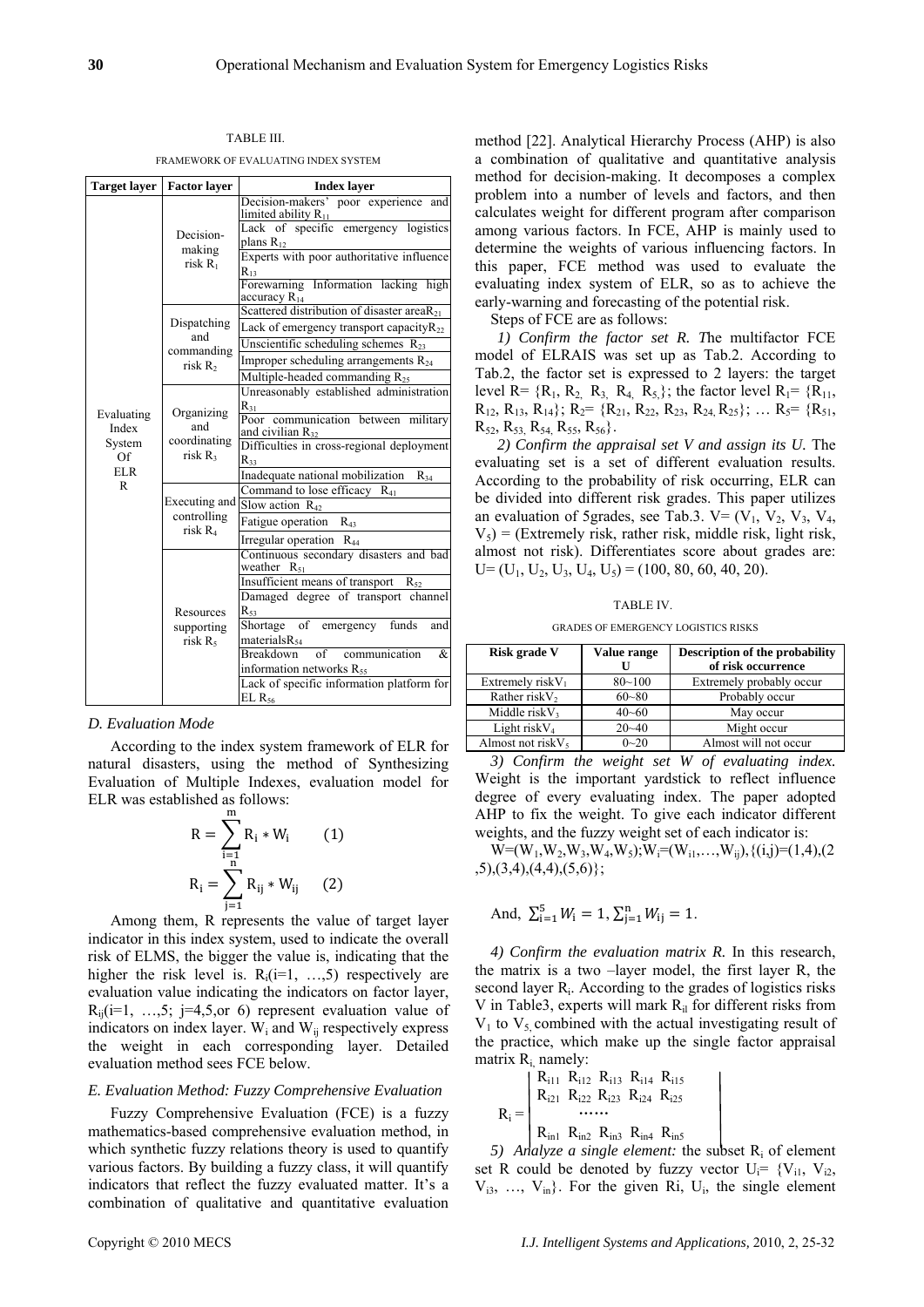evaluating vector could be drawn, i.e.  $B_i=R_i \cdot U_i$ . The same method, R will be made up.

6) *Evaluate comprehensively*. The factor level  $R_i$  can be denoted by fuzzy vector  $W_{ij}$  and  $R_{ij}$ ,  $R_i = W_i \cdot R_i$  $(W_{i1},...,W_{in})$   $(R_{i1}, R_{i2},..., R_{in})^T$ ,  $i=1,2,3,4,5;$  n=1,2,3,4 or  $n=1,2,3,4,5$  or  $n=1,2,3,4,5,6$ . Then, the comprehensive appraisal value of R can be calculated by  $R= W \cdot B = (W_1,$  $W_2$ ,  $W_3$ ,  $W_4$ ,  $W_5$ )  $\cdot$  ( $R_1$ ,  $R_2$ ,  $R_3$ ,  $R_4$ ,  $R_5$ )<sup>T</sup>. According to the section which the result on fuzzy comprehensive evaluation R locates in (table 3), the risk level of ELR is confirmed.

# *F. Case Analysis*

# *1) Basic Information about Yushu Earthquake and the Emergency Logistics for it*

A 7.1-magnitude earthquake attacked Yushu County, Qinghai Province on April 14, 2010. Up to April 20, 2046 people had been killed by the earthquake and 12,135 people were injured [23]. There were a lot of heavy difficulties to carry out emergency logistics for Yushu earthquake, because it was the largest scale of earthquake relief so far in the plateau region above the altitude of 4,000 meters. This emergency logistics was by only a fragile transport route, away from city supports, and lack of rescue forces, equipments and materials.

*2) Evaluation of ELR for Yushu Earthquake* 

*a. Confirm the appraisal set and evaluation matrix:*According to the actual ELR condition for Yushu Earthquake, 7 experts in China were invited to judge the grade of each index of each level. Take the indicator '*Resources supporting risk R5*' as an example, Tab. 4 is the value range of this indicator. Each expert marked each term according to actual control level and integrated their results. The integration is  $R_5$ .

$$
R_{5} = \begin{bmatrix} 0.6 & 0.3 & 0.1 & 0 & 0 \\ 0.4 & 0.4 & 0.1 & 0.1 & 0 \\ 0.5 & 0.3 & 0.2 & 0 & 0 \\ 0.2 & 0.2 & 0.3 & 0.2 & 0.1 \\ 0.3 & 0.3 & 0.2 & 0.1 & 0.1 \\ 0.2 & 0.4 & 0.2 & 0.2 & 0 \end{bmatrix}
$$

So,  $B_5=R_5 \cdot U = (90, 82, 90, 64, 72, 72)^T$ .

*b.Confirm the weight:* The rational index weight would reflect the significance of the risks indicated by each warning index. According to the actual conditions and the experts' suggestions, AHP was used to confirm the weight of each index.

W= $(0.20.0.21.0.18.0.14.0.27)$ ;  $W_1=(0.35, 0.30, 0.10, 0.25);$  $W_2=(0.15, 0.25, 0.30, 0.20, 0.10);$  $W_3=(0.20, 0.25, 0.20, 0.35)$ . W4=(0.40,0.30,0.15,0.15)*;*  W*5= (0.25,0.20,0.15,0.10,0.15,0.15).* 

*c.Evaluation of the single factor R5:*According to the algorithm, we could get:

 $R_5 = W_5 \cdot B_5 = (0.25, 0.20, 0.15, 0.10, 0.15, 0.15) \cdot (90, 82, 90, 64, 7)$  $(2,72)^{T}$  =80.4. It's the evaluation result of the risk status of '*Resources Supporting Risk*'. It suggested that the

logistics resources supporting risk of Yushu Earthquake be in 'rather worse/ probably occur' status.

TABLE V.

VALUE RANGE OF INDICATOR R5

| <b>Value</b>                                                          | <b>Comment</b>       |                               |                               |               |                                              |
|-----------------------------------------------------------------------|----------------------|-------------------------------|-------------------------------|---------------|----------------------------------------------|
|                                                                       | Extremely<br>risk U1 | Rather<br>risk U <sub>2</sub> | Middle<br>risk U <sub>3</sub> | $U_4$         | Light risk Almost not<br>risk U <sub>5</sub> |
| <b>Index</b>                                                          | 100                  | 80                            | 60                            | 40            | 20                                           |
| Continuous<br>secondary disasters<br>and bad weather $R_{51}$         | Weakest              | Weaker                        | General                       | Strong        | Strongest                                    |
| Insufficient means of<br>$R_{52}$<br>transport                        | Worst                | Worse                         | General                       | <b>Better</b> | Best                                         |
| Damaged degree of<br>transport channel<br>$R_{53}$                    | Weakest              | Weaker                        | General                       | Strong        | Strongest                                    |
| Shortage of<br>emergency funds<br>and materials R <sub>54</sub>       | Worst                | Worse                         | General                       | <b>Better</b> | <b>Best</b>                                  |
| Breakdown of<br>communication $&$<br>information<br>networks $R_{55}$ | Worst                | Worse                         | General                       | <b>Better</b> | <b>Best</b>                                  |
| Lack of specific<br>information platform<br>for EL $R_{56}$           | Worst                | Worse                         | General                       | <b>Better</b> | <b>Best</b>                                  |

*d.Comprehensive evaluation:* The same method could be used to confirm values of each index, and based on which we could confirm the comprehensive result of the overall ELR level of Yushu Earthquake:

 $R=W \cdot B=(0.20, 0.21, 0.18, 0.14, 0.27) \cdot (72.2, 58.5, 70.0, 50.$  $(6,80.4)^T = 68.4$ . As the result R fall into (60, 80], it can be confirmed that the ELR level of Yushu Earthquake was in 'rather worse/ probably occur' status.

# Ⅶ. CONCLUSIONS

Five categories of risks exist in the operating process of emergency logistics, respectively are decision-making risk, dispatching & commanding risk, organizing & coordinating risk, executing & controlling risk and resources supporting risk. These risks would lead to arrival delays, quantity lacks and quality damage of rescuing supplies by affecting the time efficiency, space efficiency, staff efficiency and supplies efficiency. The research of questionnaire survey offered an objective support for theoretical mechanism and index system establishment.

Among these 5 risks, environment and transportation risks in the resources supporting risk are uncontrollable which can only be adapted passively or taken efforts to improve in the long term. Decision-making risk can be controlled by strengthening early warning management or improve the decisive-maker's quality and experience. Dispatching & commanding risk can be partially controlled by perfect systems and mechanisms. Organizing & coordinating risk needs to be reduced by strengthening the scientificity of organization's establishment or coordinated by strengthening the communication. As for executing & controlling risk, reliable logistic technology and equipment as well as